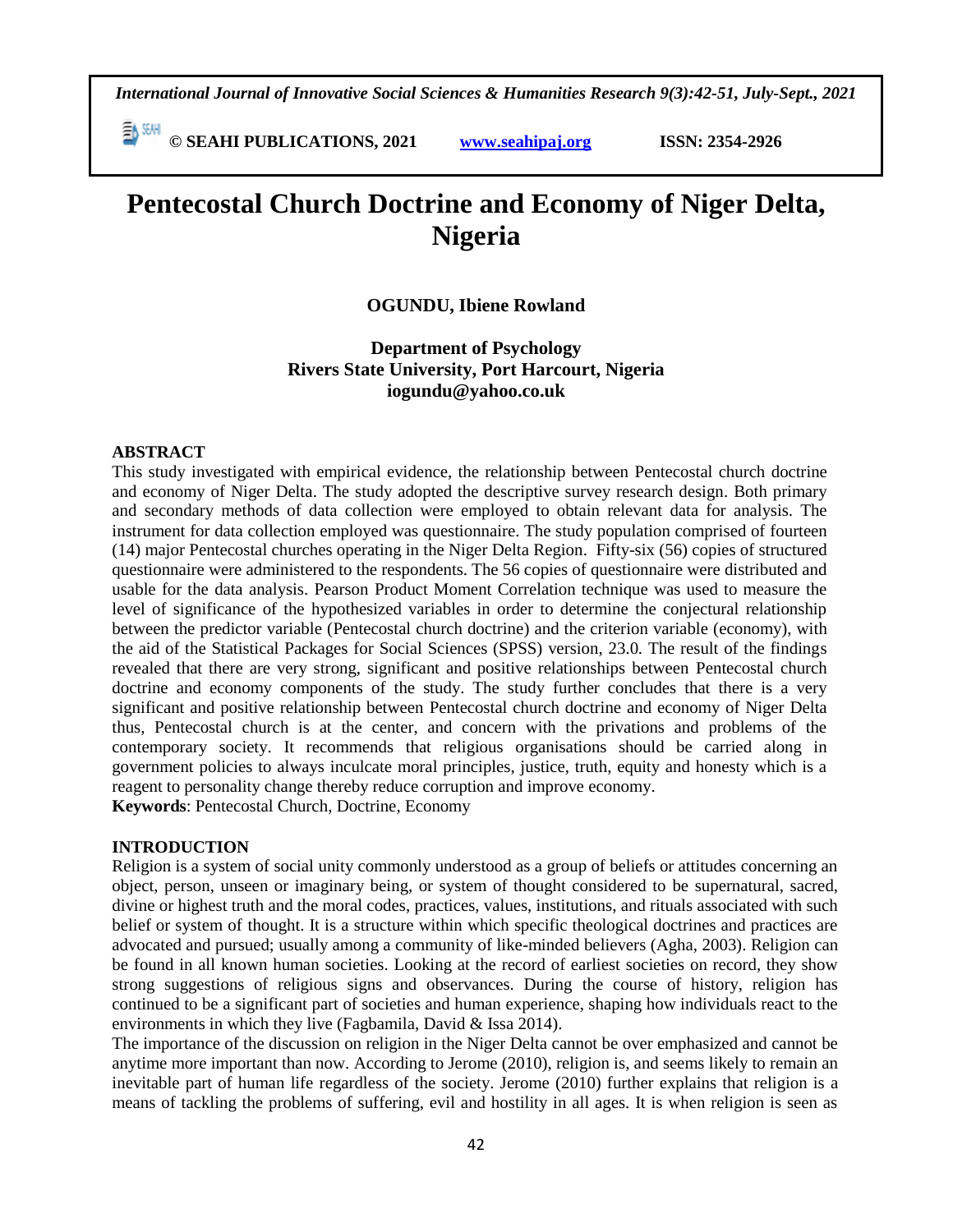useful to man that it can then make meaning and applied to national development. Many scholars have given their various views of the concept of religion. Most notable of the all is Ninian Smart, a scholar of religion who propounded the seven dimensions of religion in 1969. Ninian Smart operationalized religion into seven broad dimensions namely, doctrines/philosophies, ritual, narrative/myths, experiential/emotional, ethics, social/institutional and material (Nath, 2007). Thus, this study will incline itself to the first dimension Pentecostal church doctrines.

The predominant religious practice in the Niger Delta region of Nigeria is Christianity with its place of worship known as church. Church worship is divided into two main broad types namely, orthodox and the protestant. Orthodox church comprises of the Catholic, Anglican, Baptist, Methodist and so on, while the protestant gave birth to the Pentecostal church (Gruber, 2005). In all, church-based enterprises help rebuild a community's social infrastructure and provide much needed value- based services as childcare, youth development, elder care and substance counselling. These activities tend to lead to improved schools, better public safety and an enhanced quality of life. Economic development in this sense, can be orchestrated by many factors, one of which is the doctrinal principles of the church thus this paper focuses on Pentecostal church doctrines and the economy of Niger Delta.

#### **Statement of the Problem**

Statement of the Froblem<br>Church doctrines as a dimension of religion can be used for economic growth and development, because a church doctrine has direct influence on the worshipers and is able to control the quality and type of business such worshipers can undertake, which has direct bearing on the economy of a society (Nwabughiogu, 2016). A powerful doctrine has high impact (be it positive or negative) both on the people and the place of worship.

Prior researches on church doctrines and economic development do not provide adequate knowledge for communities in the Niger Delta context on how churches can through their doctrines affect lives and turn communities in the riger Betta context on now entirelies can unough their documes aricet fives and turn<br>around the economic fortunes of the region. This is because most of such studies are foreign and conducted using other measures of economic development. For instance, Ikechi-Ekpendu, Audu & Ekpendu (2016) evaluated the role of religion in the development of Nigeria. Anozie (2013) studied Christian church as catalyst for economic development in Nigeria. Sola (2018) studied impact of religion on socio-economic and political activities of people in Oyo south senatorial district of Oyo State, Nigeria. Though, the concept of Pentecostal church doctrine has been extensively researched, little or none has been published on its nexus with economy in the Niger, Nigeria and the existing literature does not adequately answer the important questions posed by the present study. This constitutes the problem of the study. The concern for this problem is comprehensible because of the existing and continuance effect it will have on economic development in the Niger Delta region and Nigeria at large if it is not unraveled thus, it is hoped that the current study will serve as panacea to some economic challenges in Niger Delta.

# **Objective of the study**

The main thrust of this study is to theoretically and empirically investigate the relationship between Pentecostal church doctrines and economy of Niger Delta.

# **Significance of the Study**

This study will yield significant result in solving the avalanche of problems facing humans particularly in their economic environment. The study will benefit Pentecostal church policy makers or spiritual leaders to understand the causal relationship between church doctrines and economic development. The rationale of this study is to provide logical information. The empirical findings of this study will significantly improve the economy of Niger Delta. The study will be useful to those who will carry out studies in related areas in future. It will serve as a reference material to them. Finally, the findings can provide the bases for further studies.

# **Literary Perspectives**

#### **Theoretical Framework of the Study**

Several theories have been advanced to account for the links between religion and development. First, there are theories that typify the rational choice approach to religion and development. This approach considers the resilience of religion as a rational economic response to changes in the political,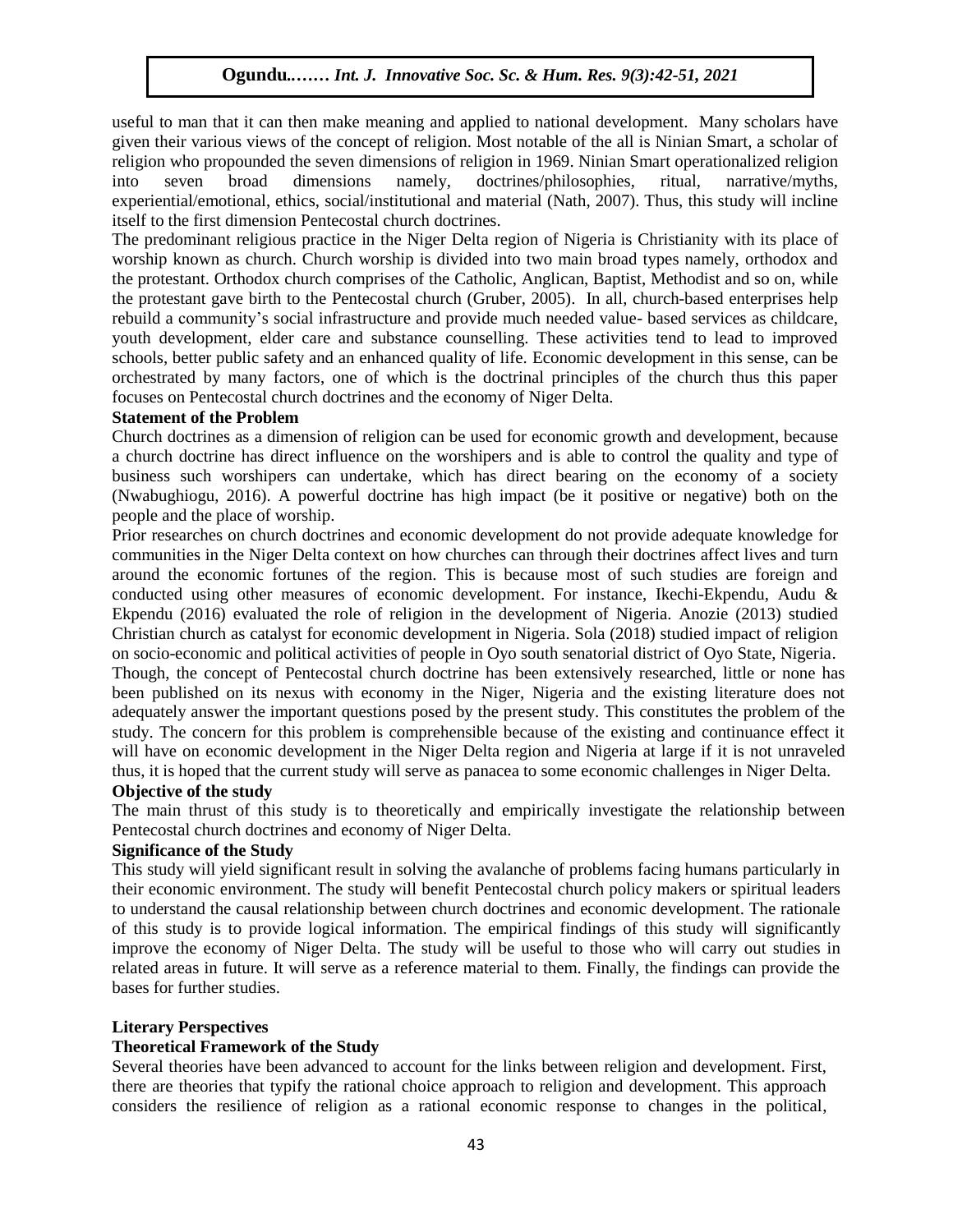ecological and economic environments in which religions operate (Charles & Okwueze, 2003). In addition, a range of other structural theories encompass family socialization, social networks and a addition, a range of other structural elements encompass ranning socialization, social networks and a<br>belief in other-worldly or supernatural elements. However, regardless though of the tradition from which one approaches the study of religion, examining the interactions between religion and development poses significant challenges: first, to understand the endogenous interactions between religion and economic growth; second, to examine the techniques and methods needed to quantify these interactions; and third, to evaluate the impact of religion on development policy more widely.

# **The Concept of Pentecostal Church Doctrine**

A church is a group of people or persons called out or set apart, sanctified or redeemed from the shackles and sorrows of this evil world to serve God's purpose in any human society like ours with exemplary life worthy of the divine calling, in honest manifestation of other virtues like humility, patience, meekness, forgiveness, tolerance, unity, love, faithfulness, justice and truthfulness (Anozie, 2013).

It is both a theological travesty and also a human anachronism to see the Pentecostal church as a withdrawn community, unconcerned with the privations and problems of the contemporary society. Thus Ajayi (1965) asserted that social reform is implicit in the preaching of a new religion. Undoubtedly, certain elements within the church circles underplay the positive contributions of the church towards the economic development of nations. Such groups of people have encouraged the wrong notion that the church and the kingdom of God are synonymous with poverty, want and need, if you can excuse a conical play-on-words.

comcai piay-on-worus.<br>Can a kingdom succeed in poverty? If Jesus talked about the kingdom and talked about abundant life, it follows that the movement of which he was the originator must champion the crusade for economic development and social change. Whatever may be the historians' rationale with regards to the reformation; it is an incontrovertible fact that without the economic and social deprivations of the German populace, Martin Luther's appeal probably could not have stirred the German people. Of particular importance was his appeal to the German common people and the consequent peasant revolt. Germany was in need of economic change and they saw in Luther the one means of developing their economy and improving the social lot. This illustration tries to sensitize us to the particular stance of Christ that his mission was to improve the lot of men.

#### **A Brief Background of the Christian Religion**

The word Christianity was first used at Antioch in Syria where the disciples of Jesus were first called Christians, meaning the followers of Christ. According to Afolabi (2015), the origin and the basic beliefs of Christianity were stated in the Apostles Creed. It affirms that Jesus Christ is the son of God and God sent Him to the world to die for the redemption of mankind. The Christian population includes Roman Catholics who constitute the largest denomination of Christians in the country. Anglican, Methodist, Presbyterians, Baptists Lutherans. There is in Nigeria a growing number of evangelical and Pentecostal Ministries, Seventh Day Adventist, Jehovah's witnesses' and a host of other white garment churches (Agha, 2003).

#### **Economic Growth and Development**

Economic development is the process by which there is a long period of sustained growth in the per capital real income of a country, accompanied by fundamental changes in the structure of the economy and an overall sustained improvement in the material well-being of the people (Falodun & Nnadi, 2007). Economic development occurs if the rate of growth of real per capital income in the country or its region is higher than the rate of growth of population, over a long period of time. It means an expansion of health and educational services and more persons having access to them.

Economic development is followed by an increase in life expectancy and standard of living. Similarly, Oguji & Kene (2009) views economic development as the process of growth in total and per capita income accompanied by fundamental changes in the economy. Economic development is relevant to underdeveloped countries, because these backward countries are concerned with how to develop and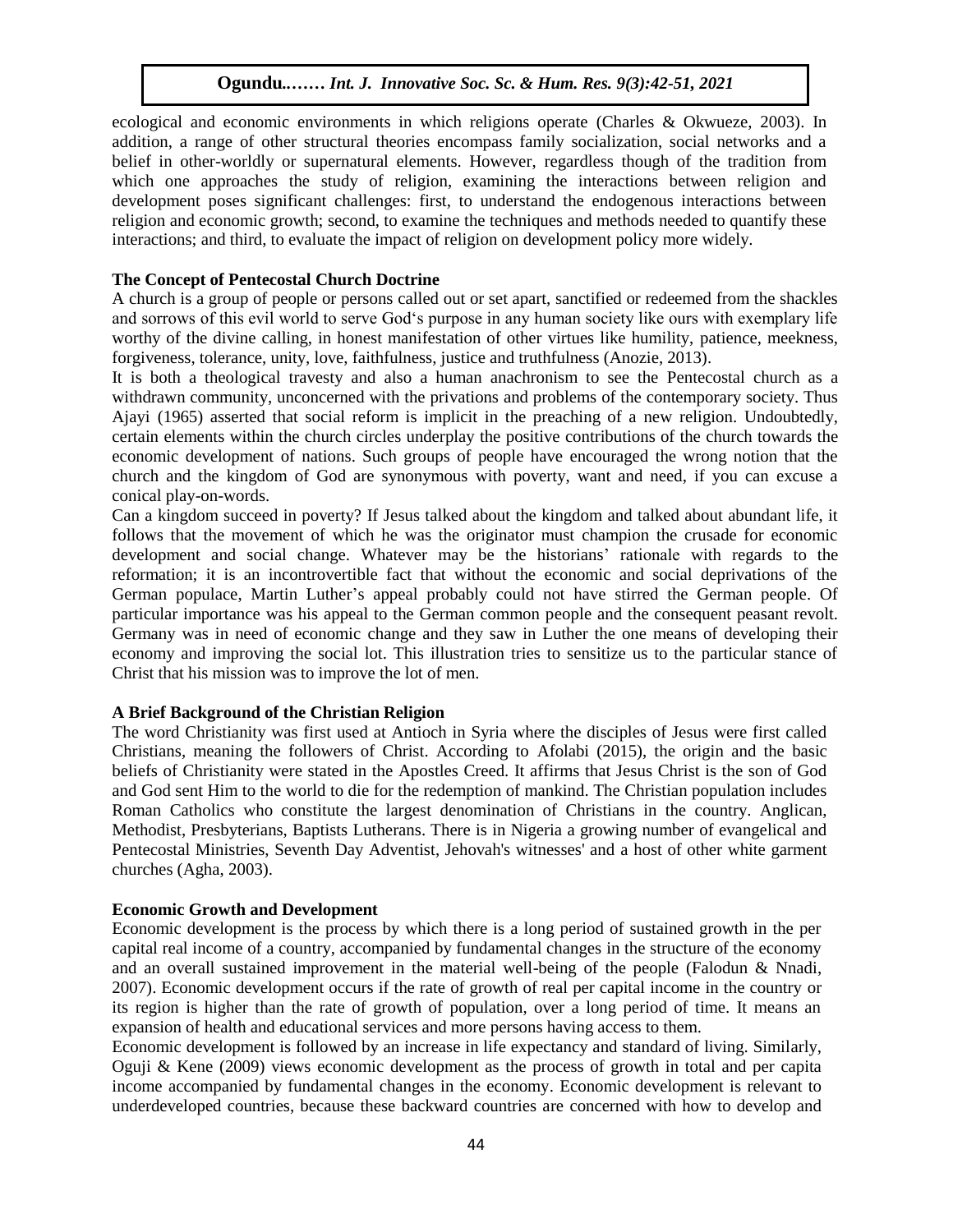use their unknown and unused resources. It requires some sort of planning and guidance to keep the forces of expansion in a particular direction, for example, to increase life expectancy, there will be a need to consciously plan and direct resources in the area of health services etc (Inwelegbu, 2011).

Qualitative change is the heartbeat of economic development. It is only when there is an increase in the quality of life (higher than average life expectancy), food output (more protein rather than carbohydrates) and real income (increase in purchasing power of money) and so on, that we can say that economic development has taken place. In fact, economic development always produces economic growth.

# **Present Nigerian economic system**

Nigeria gained independence from Britain in 1960 and became a republic in 1963. Nigeria adopted the economic system namely mixed economy of Britain, her colonial master. Thus, Nigeria, on her own, did not choose the form of economic system that was based on the characteristics behavior of Nigerians. However, as a developing country that had been for long ruled by the colonial masters, Nigeria had no option at independence than to dance according to her master's (Afannamuefuna, 2006). The independence was purely political independence and not economic independence. Consequently, the economy was still tied to apron of the colonial masters, who continued to influence the level of growth of the various economic sectors of the economy.

There was problem of the provision of some social and economic infrastructure as well as public goods which the private sector may not be able to provide equitably because of huge financial involvement or because they are not profitable to the private sector. The pre-colonial Nigeria was characterized by highly independence economic structure of the private sector. In some regions of Nigeria, there were strong political centres with recognized political leaders, Chiefs, Obas, Emirs who were controlling economic activities (Afannamuefuna, 2006). These structures paved way for some degree of private ownership of some means of production such as land, which was being allocated to individual as demand (subsistence) arose. This practice which continues up to date makes complete takeover of means of production by government difficult, if not impossible.

The pre-colonial social structure of Nigeria though diverse had a common feature of family ties. There was the extended family system which provided a kind of social security. The ultimate aim of the system was to help the members of the family to be able to cater for themselves and to cater for those who were permanently or temporarily helpless such as the old, the sick and the unemployed. This system supported private participation in the provision of welfare services to the people. The effects of mixed economy on Nigeria economic development are slow rate of development of the private sector of the economy. Some economic development projects are exclusively provided by the government. The private sector can only provide if granted license by the government (Afannamuefuna, 2006).

# **Pentecostal Church Doctrines and Economic Development in Niger Delta**

Days are gone when the issue of economic development lies with the government and other private sectors, even individuals. The Christian church is still facing the situation of Nigeria economy where poverty, inflation, unemployment, economic instability, etc. are the order of the day and have greater role or influence on the country's rate of economic progress. Most churches employ at least one person, and many have upwards of 20 employees, especially if they operate a childcare facility or school. Since churches generally operate facilities, churches are consumers of energy to heat and cool the often-large open spaces (Afolabi, 2015).

Pentecostal church has provided both moral and economic impetus for the country's economic development. Here, the church inculcates morals. If morality will be imbibed by the citizens, it will go a long way to curtailing social vices associated with erring economy like bribery, embezzlement, corruption. There will be judicious spending organizations' money and other vices like kidnapping and tensions under which smooth economy cannot germinate will stop, or be minimized.

Gruber (2005) posits that Pentecostal church needs to concentrate on the business of creating economic institutions. The church has to find itself in a situation where it is the best, continuing as an organized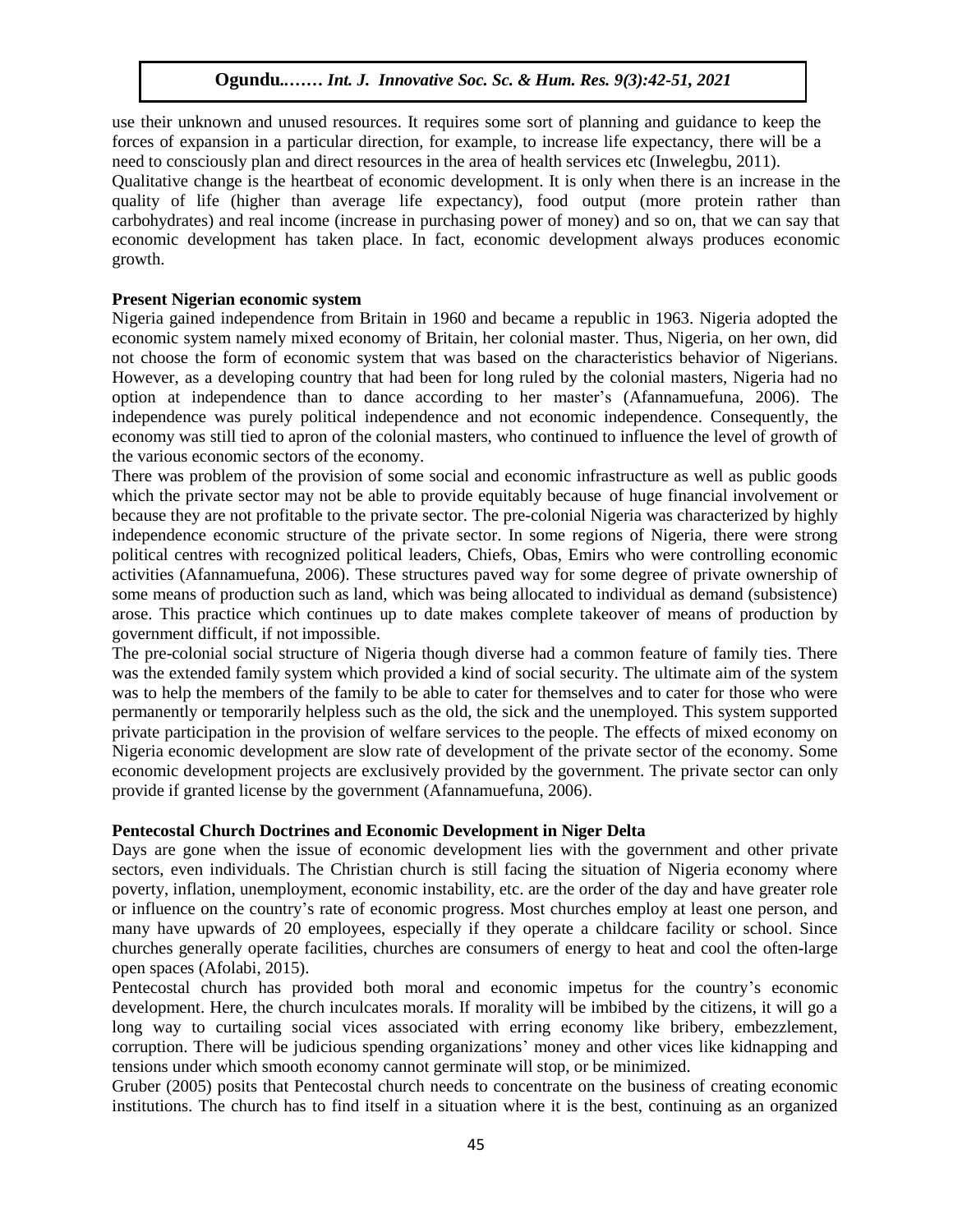entity in the local community for the acquisition and development of land, the building of business enterprises and the employment of people.

Presently, virtually all the Pentecostal churches in Niger Delta are involved in one economic advancement or the other. It is in agreement to this kind of actions that Gruber (2005) maintains that when such developments take place in low-income areas, the increase property values attract new residents and become magnets for diverse businesses and better-paying jobs.

It is now obvious that church-based business enterprises help rebuild a community's social infrastructure and provide much needed value- based services as childcare, youth development, elder care and and provide much needed value- based services as childcare, yount development, ender care and substance counselling. These activities tend to lead to improved schools, better public safety and an enhanced quality of life. From this, economic development occurs; every one living in the area and those in surrounding communities' benefits.

It is noteworthy that the task active industrial establishment does not only on the government, Pentecostal churches participate in industrial establishment and rapid development of industries today by establishing or setting up industries or by buying shares thereby contributing to raising required fund for the industries.

maustries.<br>Doctors, nurses, teachers, bankers and other categories of workers who work in schools, hospitals, banks and other establishments owned by the church, are paid salaries; through this means, they earn their living. This has gone a long way to reduce the problem of unemployment, because churches create employment opportunities. Additionally, these workers pay taxes used by government to develop many sectors of the economy in a country. By doing so (paying of taxes), they are contributing their quota towards national and economic development (Anozie, 2007). Suffice to say, many individuals through word of God get visions on how to produce one commodity or the other, which are eventually brought to the market for people to buy and sale and make profit from thereby earning a living. Indeed, Christian the exercise of the market for people to buy and sale and make profit from thereby earning a living. Indeed, Christian church has been and is still contributing to every strata of the country's development.

#### **Factors Limiting the role of the Pentecostal Church towards economic development**

In the efforts of the church towards economic development, there are a lot of challenges. According to the Central Bank of Nigeria (CBN), the Nigerian economy is currently passing through growth challenges not previously anticipated by policy makers. Sanusi (2013) disclosed that the committee traced the growth challenges to the decline in the contribution of oil sector which he said became apparent in the last half of 2013. Also, he stressed the decline in the contribution of agriculture sector to growth since the third quarter of 2011, in spite of investment in agricultural transformation initiatives of the federal government.

It is clear that any developing economies have not reach mass consumption stage of growth and as such another problem or hindrances to the economic development of Nigeria is poor economic policies to control inflation and unemployment (Eboh, 2016). Also jeopardizing the country's economic development is the poor educational systems. This is practically seen in much emphasis given to theory than practical lesson that could help to cause development. For example, most Nigerian engineers have more theoretical knowledge of handling construction work and mechanics, because the system of education trains them to be job seekers and not job makers that would help to create more employment for the people so as make them acquire the basic needs of lives.

Another hindrance to economic growth in Nigeria is the poor political climate. This factor has kept the country in problem such as low production, high inflation rates, unemployment and poverty. This is because most of the government officials are corrupt and the prior existence of coups and civil wars leaves the country in poor stage of economic growth and development.

Other problems include: poverty, unemployment, poor technology/production methods used, high illiteracy rates, high population growth rates, thus increasing the dependency rates within families, damping by the developed economies which kills the initiative to develop and expand local industries, high rates of profit repatriation by foreign investors within the developing economies, dependency on the developed world, high level of deficit managing which worsen their salaries of payment position, and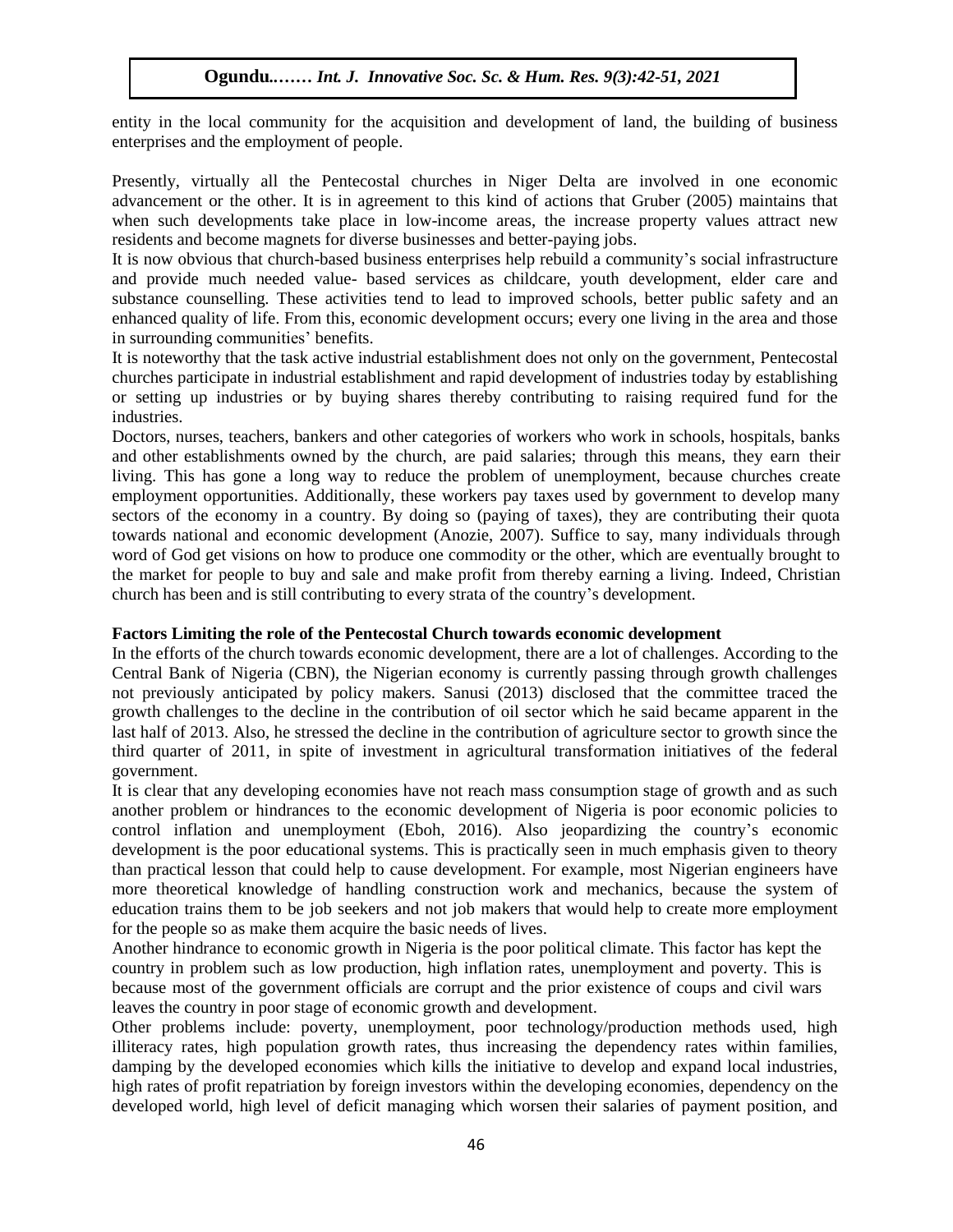poor terms of trade in the world market (Inwelegbu, 2011).

# **Empirical Evidence**

Empirical studies of church doctrines and development across countries have investigated religious movements, examining particularly sect behaviour, drawing implications on the necessity and regulation of church doctrines. This concern manifests itself in a sea of research projects on religion. In a study conducted by Barro & McCleary (2003) on the assessment of the effect of religious participation and beliefs on a country's rate of economic progress. The study used which used international survey data for 59 countries drawn from the World Values Survey and the International Social Sciences Program conducted between 1981 and 1999, found that greater economic growth attainment is associated with  $\frac{1}{2}$ . higher church attendance and stronger religious beliefs. For a given level of church attendance, increases in some religious beliefs, notably belief in heaven, hell and an afterlife tend to increase economic growth.

Other studies have focused more on particular religions in varied historical time periods. For example, very useful insights have been gained by focusing on Islam and on Judaism. For Islam, there have been detailed investigations into financial systems in the Middle East including *zakat* (alms for charity) and the manner in which Islamic banks have been using a financing method equivalent to the rate of interest to overcome adverse selection and information problems. There has also been more detailed investigation into Islamic law and financial activity historically with implications for poverty reduction in the Middle East (Nath, 2007). Nath (2007) studied religion and economic growth and development in Indira Gandhi. The authors have used an analysis of the determinants of religiosity to construct a set of instrumental variables to estimate the effects of religion on economic growth. The instruments are dummy variables for the existence of a state religion and for state regulation of religion, the composition of religious adherence among the main religions, and the extent of religious pluralism. The results show that, for given religious beliefs, increases in church attendance tend to reduce economic growth. In contrast, for given levels of church attendance, increases in some religious beliefs-notably belief in hell, heaven, and an afterlife-tend to increase economic growth. There is some indication that the fear of hell is more potent for economic growth than is the prospect of heaven.

The author contend that stronger religious beliefs stimulate growth because they help sustain specific individual behaviors that enhance productivity. They argue that higher levels of church attendance depress economic growth because greater attendance signifies a larger use of resources by the religion sector, and the main output of this sector (the religious beliefs) has already been held constant. The results do not mean that greater church attendance has a net negative influence on economic growth-this net effect depends on the extent to which an increase in attendance leads to stronger beliefs, which in turn encourage growth. Their results also indicate that, for given religious beliefs, the overall effect of greater church attendance is to reduce economic growth. This overall effect combines the resources used up by the religion sector, the social capital aspect of this sector, and the influence of organized religion on laws and regulations.

Anozie (2013) studied Christian church as a catalyst for economic development in Nigeria. The study found that church restored the comprehensive education in order to get quick money. This they used to train their members and build various communities. The projects and establishments carried by church in the various locations and locality add taste to the area and is a source of economic growth and development.

# **Hypothesis**

- Ho1: There is no significant relationship between Pentecostal church doctrines and economic growth of Niger Delta.
- Ho2: There is no significant relationship between Pentecostal church doctrines and economic development of Niger Delta.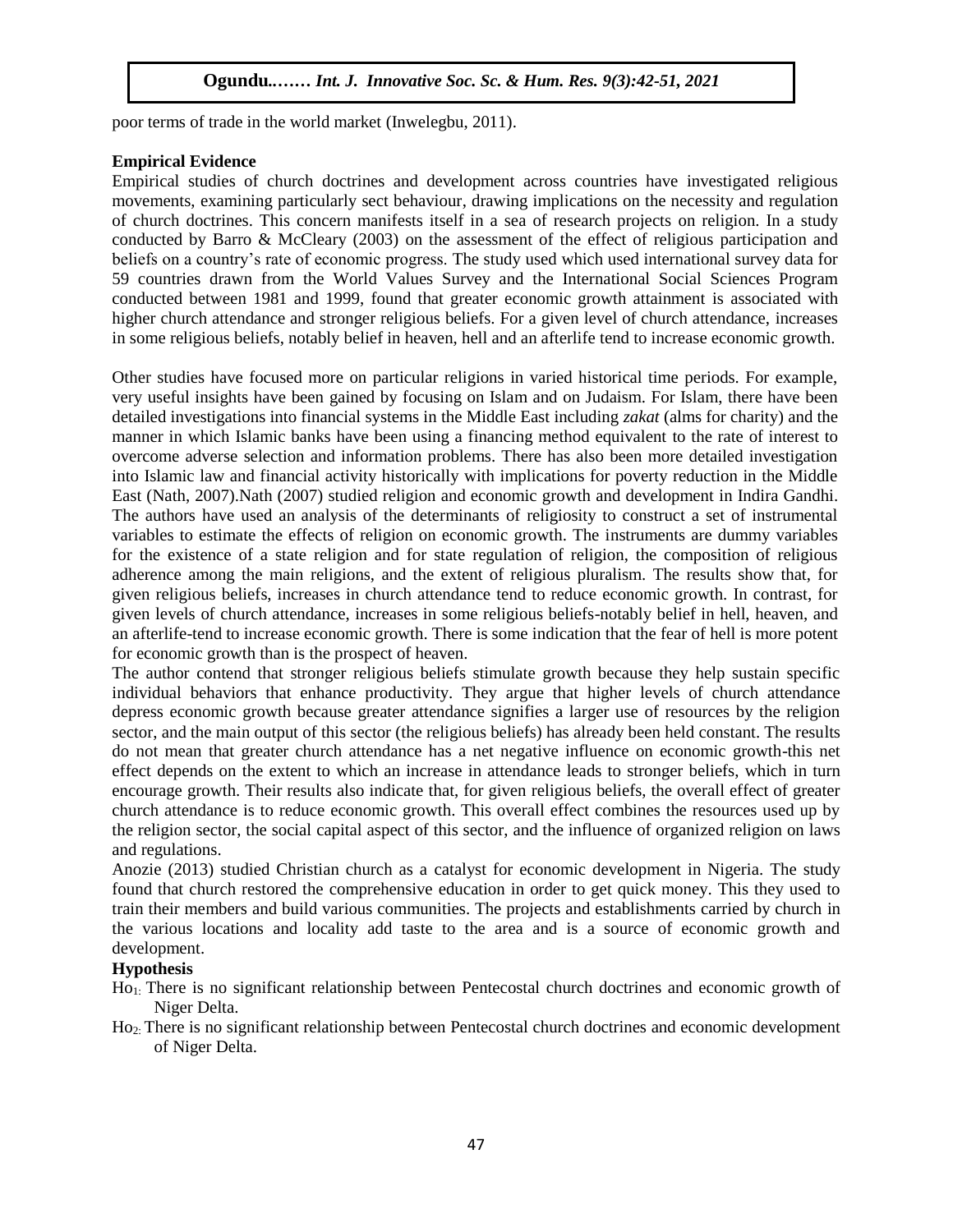# **METHODOLOGY**

This study adopted the cross-sectional survey explanatory research design which enables the researcher to ascertain the relationship between the study variables. The population of the study was fourteen (14) of the major Pentecostal churches in the Niger Delta region of Nigeria. Fifty-six (56) copies of structured questionnaire were administered to the respondents. The 56 copies of questionnaire were usable for the data analysis. Pearson Product Moment Correlation technique was used to measure the level of significance of the hypothesized variables in order to determine the conjectural relationship between the predictor variable (Pentecostal church doctrines) and the criterion variable (economy) with the aid of the Statistical Packages for Social Sciences (SPSS) version, 23.0.

|  |                                         | the contract of the contract of the contract of the contract of the contract of the contract of the contract of |  |  |
|--|-----------------------------------------|-----------------------------------------------------------------------------------------------------------------|--|--|
|  | Table 1: Result of Reliability Analysis |                                                                                                                 |  |  |

| <b>Variable</b>                                            | Cronbach's Alpha   |
|------------------------------------------------------------|--------------------|
| <b>Pentecostal Church Doctrines</b>                        | 0.857              |
|                                                            |                    |
| Economic Growth                                            | -880<br>$\theta$ . |
| Economic Development<br>Service: Desegrab John extent 2010 | 0.896              |

*Source: Research data output, 2019.*

### **Bivariate Analysis**

The secondary data analysis was carried out through the use of Regression Analysis tool at a 95% confidence level. Specifically, the tests cover hypotheses  $Ho<sub>1</sub>$  to  $Ho<sub>2</sub>$  which were bivariate at all stated in the null manner. We have depended on the Regression Analysis tool to carry out the analysis thus the probability criterion of 0.05 significance level was adopted for accepting the null hypotheses at ( P>0.05) or rejecting the hypotheses at  $(P<0.05)$ .

# **Test of Hypotheses**

# **Ho1: There is no significant relationship between Pentecostal church doctrines and economic growth of Niger Delta.**

| Table 2: Relationship between Pentecostal Church Doctrines and |  |  |  |
|----------------------------------------------------------------|--|--|--|
| <b>Economic Growth</b>                                         |  |  |  |

|                       |                        | Pentecostal Church<br>Doctrines | Economic Growth |
|-----------------------|------------------------|---------------------------------|-----------------|
| Pentecostal<br>Church | Pearson<br>Correlation |                                 | $.942**$        |
| Doctrines             | Sig. (2-tailed)        |                                 | .000            |
|                       |                        | 56                              | 56              |
|                       | Pearson<br>Correlation | $.942**$                        |                 |
| Economic              | Sig. (2-tailed)        | .000                            |                 |
| Growth                | N                      | 56                              | 56              |

\*\*. Correlation is significant at the 0.01 level (2-tailed).

From Table 2, it can be seen that the regression coefficient  $(R) = 0.942$ ; indicating that there is a very strong and significant relationship between Pentecostal church doctrines and economic growth. Again, the coefficient of determination indicates that changes in the dependent variable (economic growth) are attributable to the independent variable (Pentecostal church doctrines), while other changes are caused by externalities. More so, probability value is  $0.001 < 0.05$  (level of significance); indicating that the result is significant 70 degree of freedom. Therefore, we reject the conjectural postulation that there is no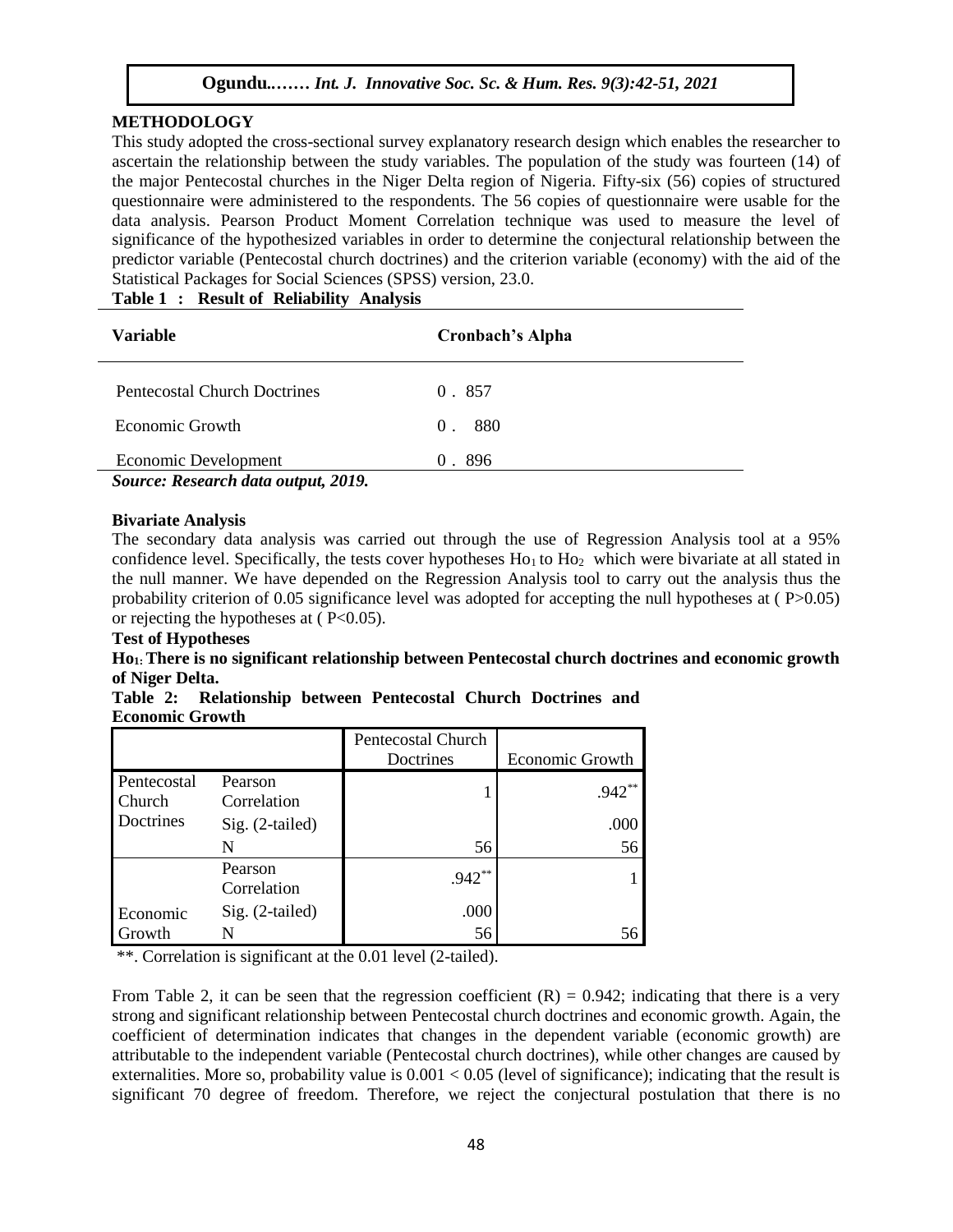**Ogundu***..…… Int. J. Innovative Soc. Sc. & Hum. Res. 9(3):42-51, 2021*

significant relationship between Pentecostal church doctrines and economic growth and accept an alternate hypothesis.  $\mathcal{A}_1$ 

- **HA1: There is a very strong significant relationship between Pentecostal church doctrines and economic growth of Niger Delta**
- Ho<sub>2</sub>: There is no significant relationship between Pentecostal church doctrines and economic **development of Niger Delta.**

| Table 3: Relationship between Pentecostal church Doctrines and |
|----------------------------------------------------------------|
| <b>Economic Development</b>                                    |

|                                    |                        | Pentecostal<br>church<br>Doctrines | Economic<br>Development |  |
|------------------------------------|------------------------|------------------------------------|-------------------------|--|
| Pentecostal<br>church<br>Doctrines | Pearson<br>Correlation | 1                                  | $.855***$               |  |
|                                    | Sig. (2-tailed)        |                                    | .000                    |  |
|                                    | $\mathbf N$            | 56                                 | 56                      |  |
| Economic<br>Development            | Pearson<br>Correlation | $.855***$                          | 1                       |  |
|                                    | Sig. (2-tailed)        | .000                               |                         |  |
|                                    | $\mathbf N$            | 56                                 | 56                      |  |

\*\*. Correlation is significant at the 0.01 level (2-tailed).

Table 3, shows that the regression coefficient  $(R) = 0.855$ ; indicating that there is a very strong and significant relationship between Pentecostal church doctrines and economic development. Again, the coefficient of determination indicates that changes in the dependent variable (economic development) are attributable to the independent variable (Pentecostal church doctrines), while other changes are caused by externalities. More so, probability value is 0.001 < 0.05 (level of significance); indicating that the result is significant 60 degree of freedom. Therefore, we reject the hypothetical postulation that there is no significant relationship between Pentecostal church doctrines and economic development and accept an alternate hypothesis thus there is a very strong significant relationship between Pentecostal church doctrines and economic development of Niger Delta.

## **EMPIRICAL VERIFICATION AND DISCUSSION OF FINDINGS**

From the findings of the tested hypotheses, it was evidential that:

A very strong significant relationship exists between Pentecostal church doctrine and economic growth. Evidence is shown on Table 2, the regression correlation  $= (0.942^{**})$ . Again, a very strong significant relationship exists between Pentecostal church doctrine and economic development. Evidence is shown on Table 3, the regression correlation  $= (0.856**)$ . These values are very strong, implying that very strong relationships exist between Pentecostal church doctrine and economy. The positive sign of the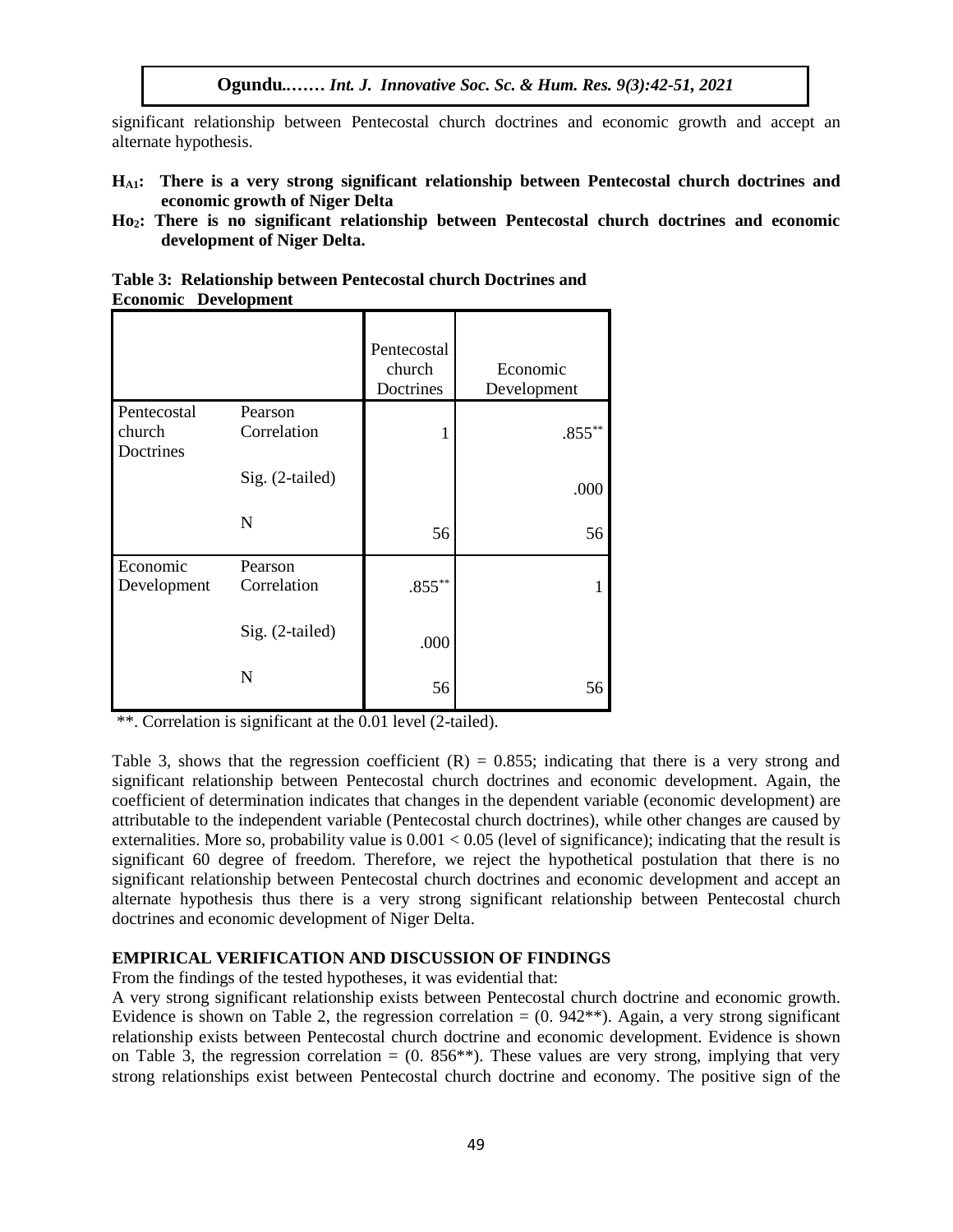correlation coefficient means that a positive relationship exists between them. That is to say that Pentecostal church doctrine impacts the economy of Niger Delta.

This finding is validated by Barro & McCleary (2003) on the assessment of the effect of religious participation and beliefs on a country's rate of economic progress. The study used which used international survey data for 59 countries drawn from the World Values Survey and the International Social Sciences Program conducted between 1981 and 1999, found that greater economic growth attainment is associated with higher church attendance and stronger religious beliefs. For a given level of church attendance, increases in some religious beliefs, notably belief in heaven, hell and an afterlife tend to increase economic growth.

The study also corroborates with Nath (2007) on religion and economic growth and development in Indira Gandhi. The study used an analysis of the determinants of religiosity to construct a set of instrumental variables to estimate the effects of religion on economic growth. The instruments are dummy variables for the existence of a state religion and for state regulation of religion, the composition of religious adherence among the main religions, and the extent of religious pluralism. The results show that, for given religious beliefs, increases in church attendance tend to reduce economic growth. In contrast, for given levels of church attendance, increases in some religious beliefs-notably belief in hell, heaven, and an afterlife-tend to increase economic growth. There is some indication that the fear of hell is more potent for economic growth than is the prospect of heaven.

# **CONCLUSION**

**EXECTS:**<br>From the findings of the study, it can be inferred that Pentecostal church doctrine has a very strong, significant and positive relationship with economic growth and development of Niger Delta thus Pentecostal church is at the center, and concern with the privations and problems of the contemporary society. The church contribution to economic growth in the Niger Delta region and indeed the Nigerian society has been invaluable, ranging from comprehensive education (both formal, informal and nonformal), of members on how to make their living. Also, the projects and establishments carried out by the Pentecostal church in the various locations and locality add taste to the area and is a source of economic growth and development. It is no doubt that churchmen and the church were not professors in economics, yet they applied practical economic system which had contributed immensely to the development of Niger Delta and the country at large.

# **RECOMMENDATIONS**

Sequel to the theoretical and empirical findings of this study, the paper puts forward the following recommendations.

- **1.** Religion should be carried along in government policies to always inculcate moral principles; justice, truth; equity and honesty which is a reagent to personality change thereby reduce corruption and improve economy.
- **2.** Government should make use of the various organs like Council of Religious Groups (CRG) provided by different religions in the country to carry its message to the people. Moreover, proven and virtuous religious people should be used in the sensitive areas in political social and economic goals of national development to prevent constant failures of government well-conceived program.

# **REFERENCES**

Adeyemo D.A. (2002). Job involvement, career commitment, organizational commitment and job satisfaction of the Nigerian police. A multiple regression analysis. J. Adv. Stud. Educ. Manage. 5(6):35- 41.

Afannamuefuna, A. (2006). *You are the Problem of Nigeria.* Port-Harcourt: Allwell Publishing Company.

- Afolabi, O. O. (2015). The role of religion in Nigerian politics and its sustainability for political development. Net Journal of Social Sciences, 3(2), 42-49.
- Agha, A U. (2003), *Religious Ethics in a Permissive Society;* Enugu: Sap Nig.